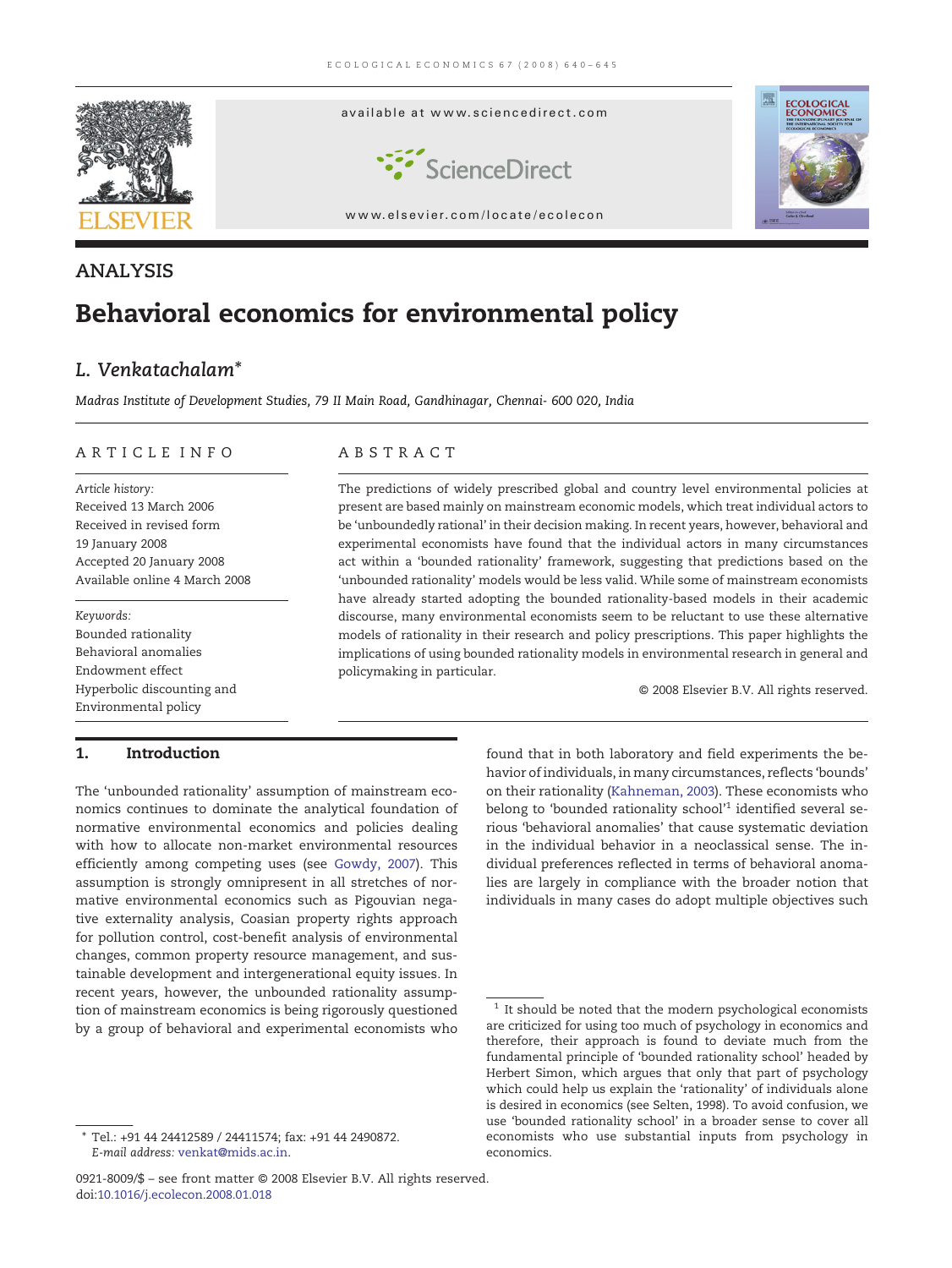as, 'satisficing' <sup>2</sup> [\(Simon, 1986](#page--1-0))—including 'maximising'. This being the case, the bounded rationality school argues that the conventional selfish-maximizing rationality assumption is at odds in relation to empirically observed human behavior [\(Gowdy, 2004\)](#page--1-0). Therefore, the question posed by Michael Lovell to mainstream economists namely, 'Should the facts be allowed to spoil a good story?' (cited in [Conlisk, 1996](#page--1-0)) is concurrently relevant for the environmental economists as well, who are categorically using conventional rationality model in their policy prescriptions. The research findings from the bounded rationality school provide some new insights into the analytical foundation of modern environmental economics and policy prescriptions based on it. It should be noted that some of the environmental and ecological economists have already taken initiative to use alternative models of rationality in their analyses related to environmental policy (e.g. [Gowdy,](#page--1-0) [in press; Gowdy, 2007; Gowdy and Erickson, 2005; Howarth, in](#page--1-0) [press; Howarth, 2006; Howarth, 2003; van den Bergh et al.,](#page--1-0) [2000](#page--1-0)). Here, we make an additional contribution by highlighting – in a consolidated fashion – how some of the specific behavioral anomalies could potentially affect the overall environmental policies based on conventional environmental economics.

### 2. Endowment effect

One of the anomalies found to occur in the preference pattern – both in laboratory and field experiments – is supposedly caused by the 'endowment effect' which refers to a phenomenon in which the disutility of 'loss' of a commodity that has already become an endowment of an individual is considered to be greater than the utility of acquiring the same commodity ex-ante. More precisely, the marginal utility of acquiring a commodity is convex while the marginal disutility of giving up the same commodity is concave, as demonstrated by [Knetsch](#page--1-0) [\(1989\)](#page--1-0) using indifference curve analysis. Endowment effect matters for environmental policy. Using large-scale evidence on existence of endowment effect in the laboratory experiments for varieties of private and public goods, [Kahneman et](#page--1-0) [al. \(1990\)](#page--1-0) argue that the widely used Coase theoretic prescriptions in environmental decision making may not always achieve the expected Pareto-optimal efficiency. Let us explain its policy implications with appropriate examples. In a polluter–polluter market set-up, for example, the tradable permit system for controlling pollution relies on the endowment of property rights and as suggested by the endowment

effect, the exchange of permits in a market structure even with negligible transaction cost may not be as smooth as predicted by the Coase theorem. This is because, the permit holder who is under the influence of endowment effect will not be willing to trade it with other potential buyers of the permit at the existing, efficient market price; rather, she may demand a higher price for the trade in permits to take place. This would generate two different outcomes in a perfectly competitive market: in case the permit is not sold, then the potential buyers will have to control pollution at a higher cost which reduces 'producer surplus'; and, in case the permit is sold at a higher price, the producer surplus taken away from the buyers reduces efficiency in a different way. In a 'polluter–victim' context, if the 'right to clean environment' is with the victims then existence of endowment effect will either result in higher level of monetary compensation or higher level of pollution control cost – both to be incurred by the polluter; if the same right is with the polluter, then the endowment effect will result in a situation where the victims will have to either pay a higher level of monetary payment to the polluter or bear an increased level of damage cost. Therefore, under the Coasian framework the existence of endowment effect makes the policy outcomes as sub-optimal in nature. This implies that any environmental policy associated with property rights may not always achieve Pareto-optimal outcomes if the issues related to endowment effect are not properly taken into account.

### 3. Disparities in preferences

The bounded rationality school provides new useful insights into eliciting individuals' preferences and interpreting the economic values resulting from these preferences, which are used in social-cost *benefit analysis* (CBA). In the conventional CBA, the benefits and costs are measured either in terms of 'compensating variation (surplus)' or in terms of 'equivalent variation (surplus)' ([Bateman and Turner, 1993\)](#page--1-0). These variation (surplus) measures are expressed either in the form of 'willingness to pay' (WTP) or in the form of 'willingness to accept' (WTA) compensation, depending on the 'reference status' of the environment that the individuals face. Theoretically, it has been demonstrated that theWTP value for a small improvement in the environment and WTA compensation for allowing the same level of reduction in the environment should differ only if income and substitution effects prevail [\(Willig, 1976; Hanemann, 1991](#page--1-0)). However, a substantial number of empirical studies reported a larger disparity between the WTP and WTA values—usually, the latter being greater than the former (see [Horowitz and McConnell, 2003\)](#page--1-0). Apart from the positive income effect [\(Willig, 1976\)](#page--1-0) and lack of substitution effect ([Hanemann, 1991](#page--1-0)), the mainstream economists have attributed this disparity to various other theoretical and empirical aspects such as, commitment cost arising from uncertainty, irreversibility and limited learning opportunities [\(Kling et al., 2003; Zhao and Kling, 2001](#page--1-0)), positive transaction cost of exchange (see [Venkatachalam, 2004](#page--1-0)), lack of experience of individuals in the market processes ([List, 2003; Shogren et](#page--1-0) [al., 1994\)](#page--1-0) and improper administration of contingent valuation surveys [\(Carson et al., 2001](#page--1-0)). However, the bounded rationality school found that even if one controls for all the above factors,

<sup>&</sup>lt;sup>2</sup> Some authors argue that satisficing is nothing but either a cost-minimising or a cost-effective strategy adopted by the individuals (see [Schwartz, 2002](#page--1-0)). However, this argument may be simply refuted on the ground that an individual who is not capable of maximizing the benefits cannot be in an ideal position to minimise the cost as well. [Williamson \(2000\)](#page--1-0) argues that individuals have bounds on cost-minimisation strategy because of cognitive limitations to predict unforeseen events such as opportunistic behavior (which is a maximizing strategy) of other agents while making contracts, which make the ex-post transaction cost high. It should be noted that 'satisficing' is still considered to be nebulous by many mainstream economists.